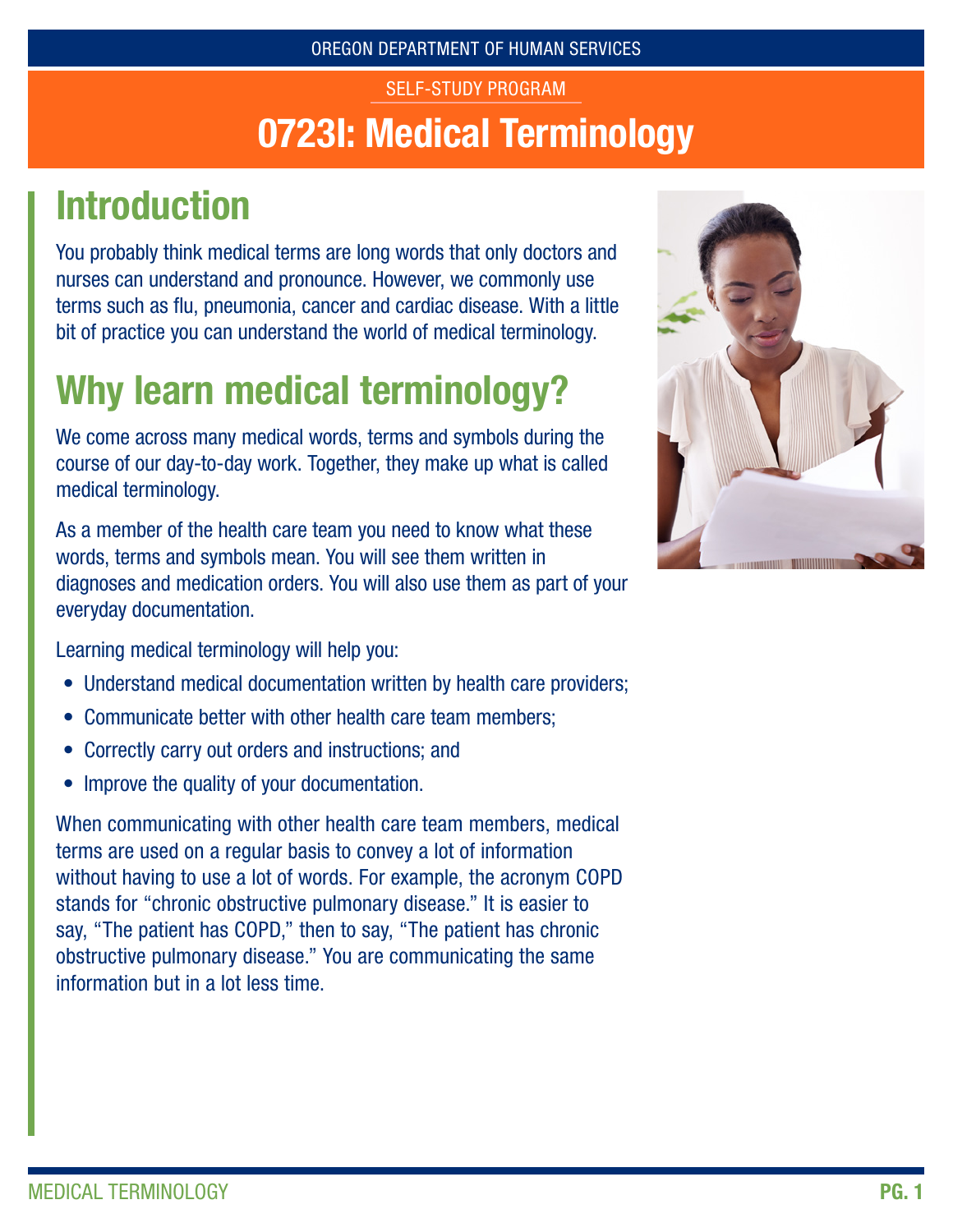# How to interpret medical terms

Medical terms have three possible word parts. Understanding these three parts can help you read medical documentation more easily.

Any given medical term will contain one or more of these parts. The three parts and their definitions are:

• Prefix: The beginning part of the word that changes or further defines the root's meaning;

#### *Examples:*

anti — against tachy — fast or rapid brady — slow dys — difficult, labored, painful hyper — above or excessive

poly — many

mal — bad

- 
- hypo below or deficient
- semi half



• Root: The part of the word that tells the word's basic meaning.

#### *Examples:*

bronch — bronchus pseudo — false or fake cardi — heart therm — heat gastr — stomach

thromb — clot glycos — sugar thyroid — thyroid gland nephr — kidney urin — urine or urinary tract

• Suffix: The part placed at the word's end to change or further define its meaning.

#### *Examples:*

ectomy — excision or surgical removal emia — blood condition ism — state of itis — inflammation of ology — study of

ostomy — creating an artificial opening plegia — paralysis pnea — breathing thorax — chest



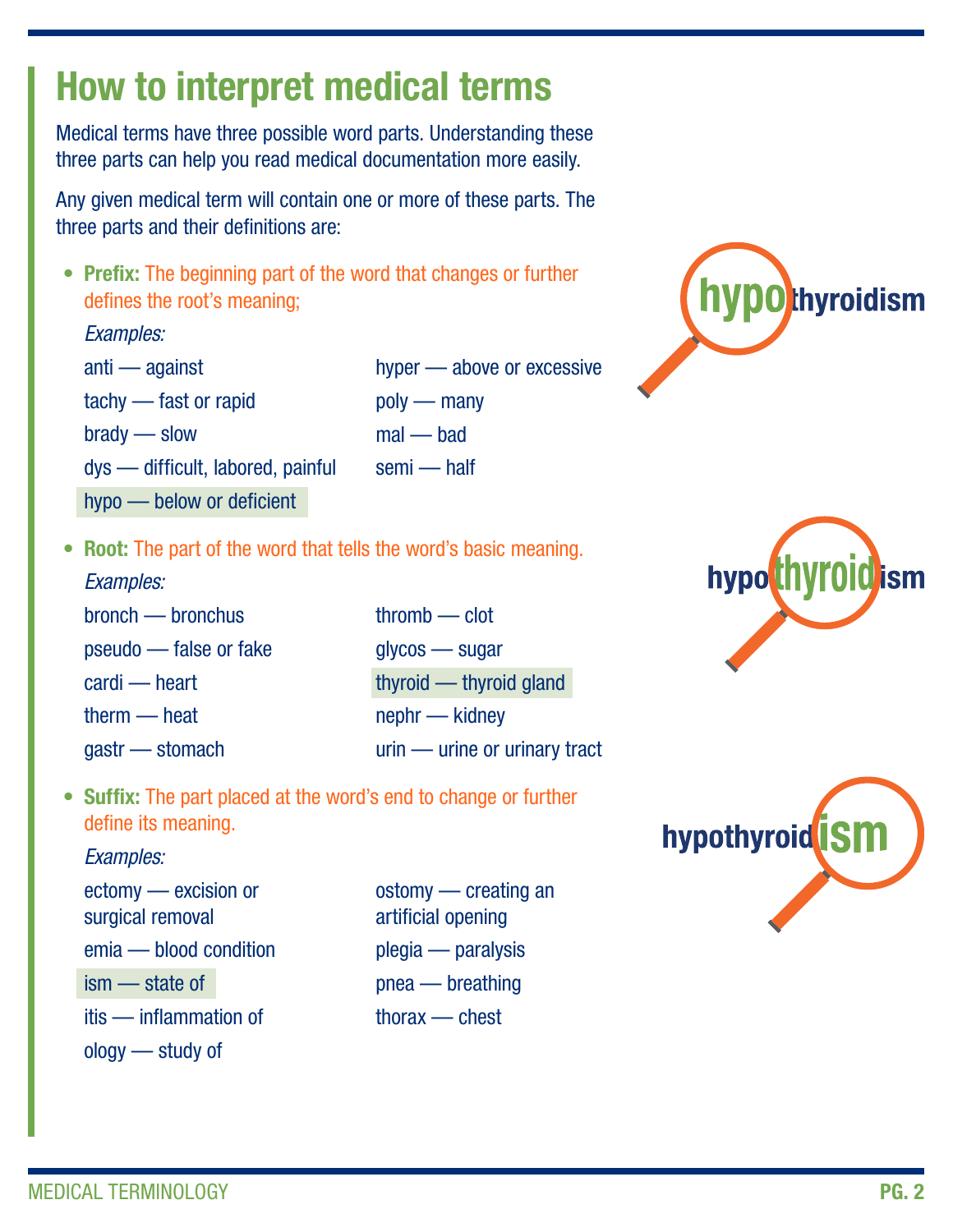#### Combining word segments to understand meaning

Medical terms are formed by combining word segments.

A root can be combined with prefixes, roots or suffixes.

• For example, the prefix dys (difficult) can be combined with the root pnea (breathing). This forms the term "dyspnea," meaning difficulty in breathing.

Roots can be combined with suffixes.

• The root mast (breast) combined with the suffix ectomy (excision or removal) forms the term "mastectomy." It means removal of a breast.

Combining a prefix, root and suffix is another way to form medical terms.

• "Endocarditis" consists of the prefix endo (inner), the root card (heart) and the suffix itis (inflammation). "Endocarditis" means inflammation of the inner part of the heart.

*Note: Some people find it easier to begin with the suffixes when translating medical terms. For example, the suffix "itis" means inflammation, so we know we are talking about an inflammation somewhere.*

# When are medical terms used?

### Medical orders

We see different medical words, terms and symbols in medical orders. These orders can range from how and when a medication is to be given to how often an ordered treatment is to be performed.

It is especially important to understand what these medical words, terms and symbols mean. Not following orders could have adverse results for the people in our care.

#### Want to look up the meaning of a medical term?

**Online** — go to [www.](http://www.nlm.hij.gov/medlineplus/mplusdictionary.html) [nlm.hij.gov/medlineplus/](http://www.nlm.hij.gov/medlineplus/mplusdictionary.html) [mplusdictionary.html](http://www.nlm.hij.gov/medlineplus/mplusdictionary.html)

Book — purchase a new or used medical terminology dictionary such as Dorland's Illustrated Medical Dictionary or Merriam-Webster's Medical Dictionary.

|                  |                           | <b>MEDICAL CENTER</b> |
|------------------|---------------------------|-----------------------|
| NAME.            |                           | AGE                   |
| <b>ADDRESS</b>   |                           | DATE                  |
|                  |                           |                       |
| $\boldsymbol{R}$ |                           |                       |
|                  |                           |                       |
|                  |                           |                       |
|                  |                           | 325 mg Acetaminophen  |
|                  | take 1 tab po QID for     |                       |
|                  | muscle pain               |                       |
|                  |                           |                       |
|                  |                           |                       |
|                  |                           |                       |
|                  |                           |                       |
|                  |                           |                       |
| <b>DLABEL</b>    | SIGNATURE                 |                       |
|                  | REFILL 0 1 2 3 4 5 PRN NR |                       |
|                  |                           |                       |
|                  |                           |                       |

This is an example of a typical prescription order. Refer to the "Common symbols and abbreviations" starting on page 6 for definitions.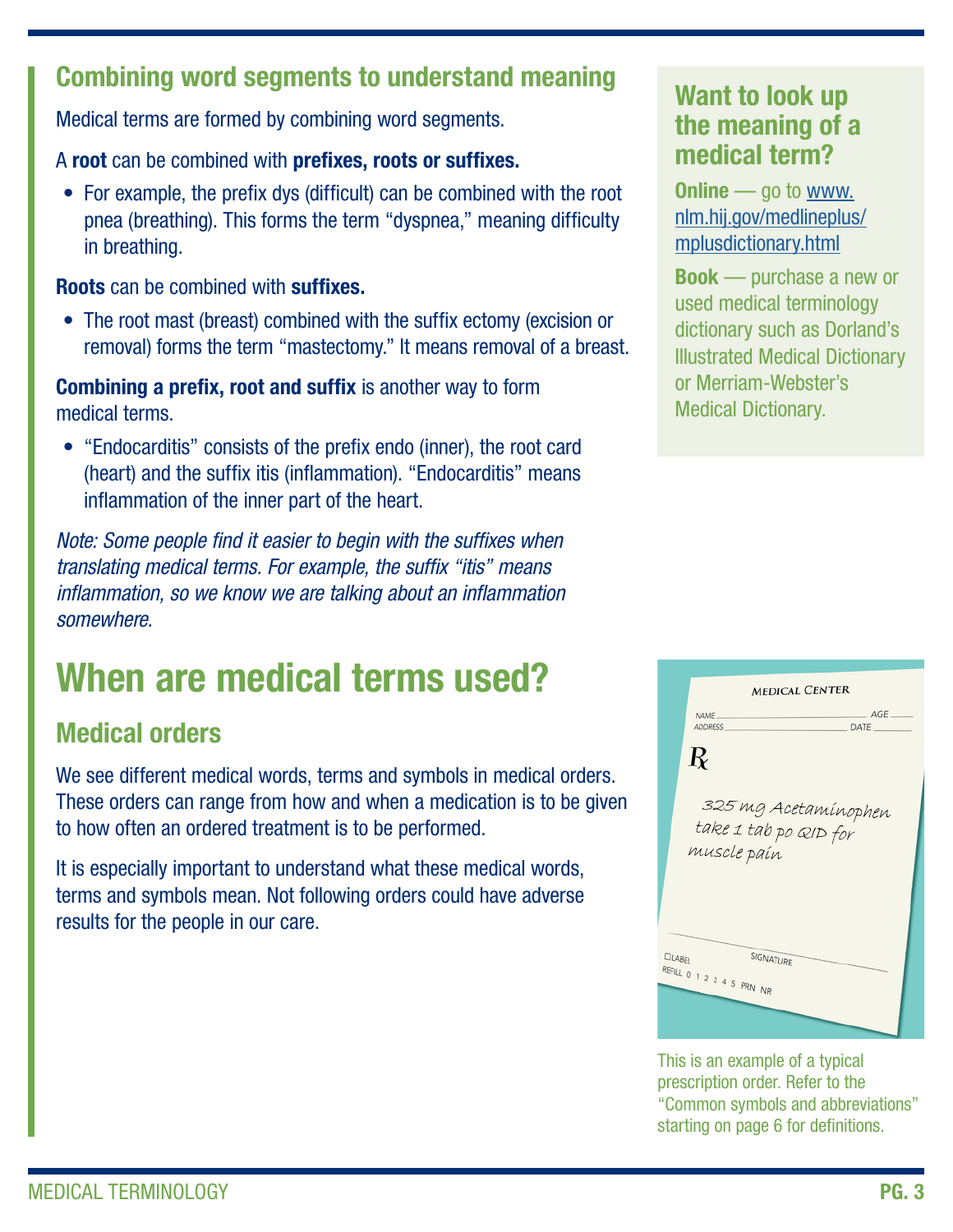#### **Documentation**

Documentation is one of the most important tasks a caregiver will complete on a regular basis. This is where you show:

- What care and services were given;
- What the person's response to the care and services was;
- Progress or lack of progress;
- Identification of problems;
- Evaluations of goals, teaching, etc.

Documentation is a form of communication when other members of the health care team visit to review a person's progress. Accurate, objective, concise documentation is essential. Using standardized medical words, terms and symbols will help you convey what has been happening in the least number of words.

You may sometimes need to be more descriptive than the words, terms and symbols discussed here. Medical terminology should never be used as a substitute for complete documentation. Your documentation should include whatever words, terms or symbols are needed to ensure complete and accurate documentation.

# Using symbols and abbreviations

Using symbols and abbreviations can help document health care information using the least number of words. However, use symbols and abbreviations with caution. Some symbols and abbreviations are associated with frequent serious medication or medical errors and should either not be used or used with extreme caution.

You must know what these symbols and abbreviations mean, since there are still some individuals that use them. For example, the abbreviation for unit is "u." However, due to the significant errors in others reading it as a number you should never use the abbreviation "u." When documenting on the MAR use the term "unit" only. To the right are examples of errors reading abbreviations.

Additionally, you do not have to use an approved symbol or abbreviation if a caregiver could be confused about its meaning. It is OK to spell it out to make sure its meaning is clear.



Example of number written just before an abbreviation that resulted in a significant overdose of insulin. Read the order as 44/24/64 units of insulin *instead of* 4 units/ 2 units/6 units of Humalog

Pot Chloride 10mg<br>700010

The "QD" was misread as QID. Additionally, the first abbreviation listed "Pot" is intended to mean potassium; however, that is not a correct abbreviation. The abbreviation for potassium chloride is "KCL" or some hospitals use "K" or "K+."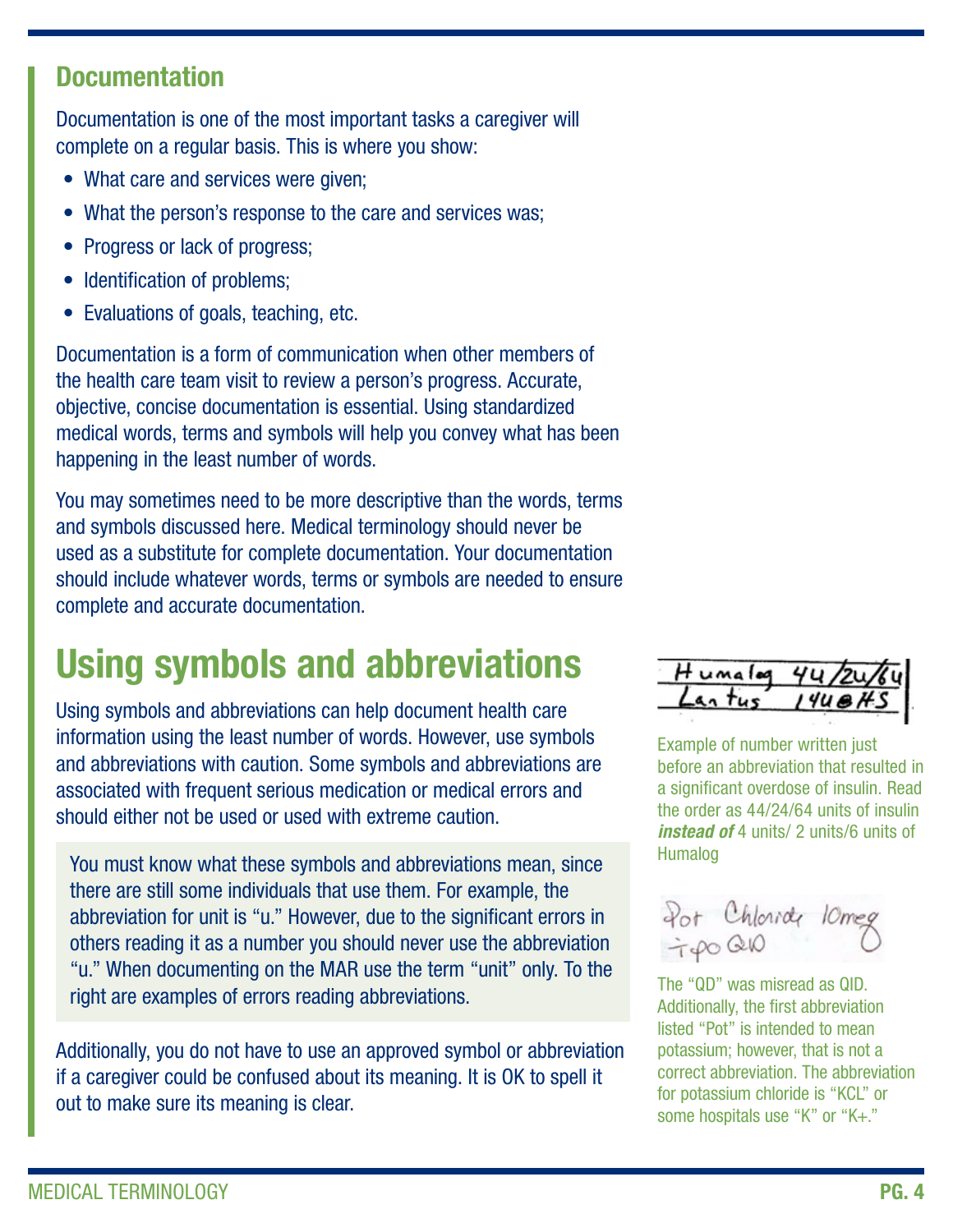At the end of this document is a table of commonly used symbols and abbreviations used in most health care settings and by health care providers. Symbols and abbreviations with an "x" next to them mean you should either not use them or it is recommended not to use them. However, error on the side of caution and do not use any medications that have either "do not use" or "recommended not to use" on their order.

Never make up your own abbreviations. You must use accepted medical abbreviations and symbols.

# Tall man letters

Using tall man letters is a new practice of writing parts of a drug's name in uppercase letters to help tell sound-alike or look-alike drug names from one another.

For example, hydrOXYzine and hydrALAZINE are similar sounding but are very different medications. HydrALAZINE treats hypertension (high blood pressure) and HydrOXYzine is used for allergies, sedation or anxiety. If you have an order for a drug that is written with tall man Letters, you must transcribe exactly as written on the medication administration record (MAR).

If the spelling for the drug on the prescription drug label does not match the medical order do not assume it is a misspelling. It might be a sound-alike/look-alike medication. Call the prescriber immediately to clarify the order.

## Naked decimals and trailing zeroes

If a prescription or medical order for a drug has a dosage with a decimal point, there must be a zero in front of the decimal. If a zero is not there, it is called a "naked decimal."

For example, a dose is 0.5 mg. If the actual order or prescription only lists .5 mg, you must get immediate clarification. If an order only lists .5 mg, the individual administering the medication may give 5 mg which is 10 times the amount intended and would result in an overdose.

Overdose of any drug can cause serious damage to major organs such as liver and kidneys and could lead to death.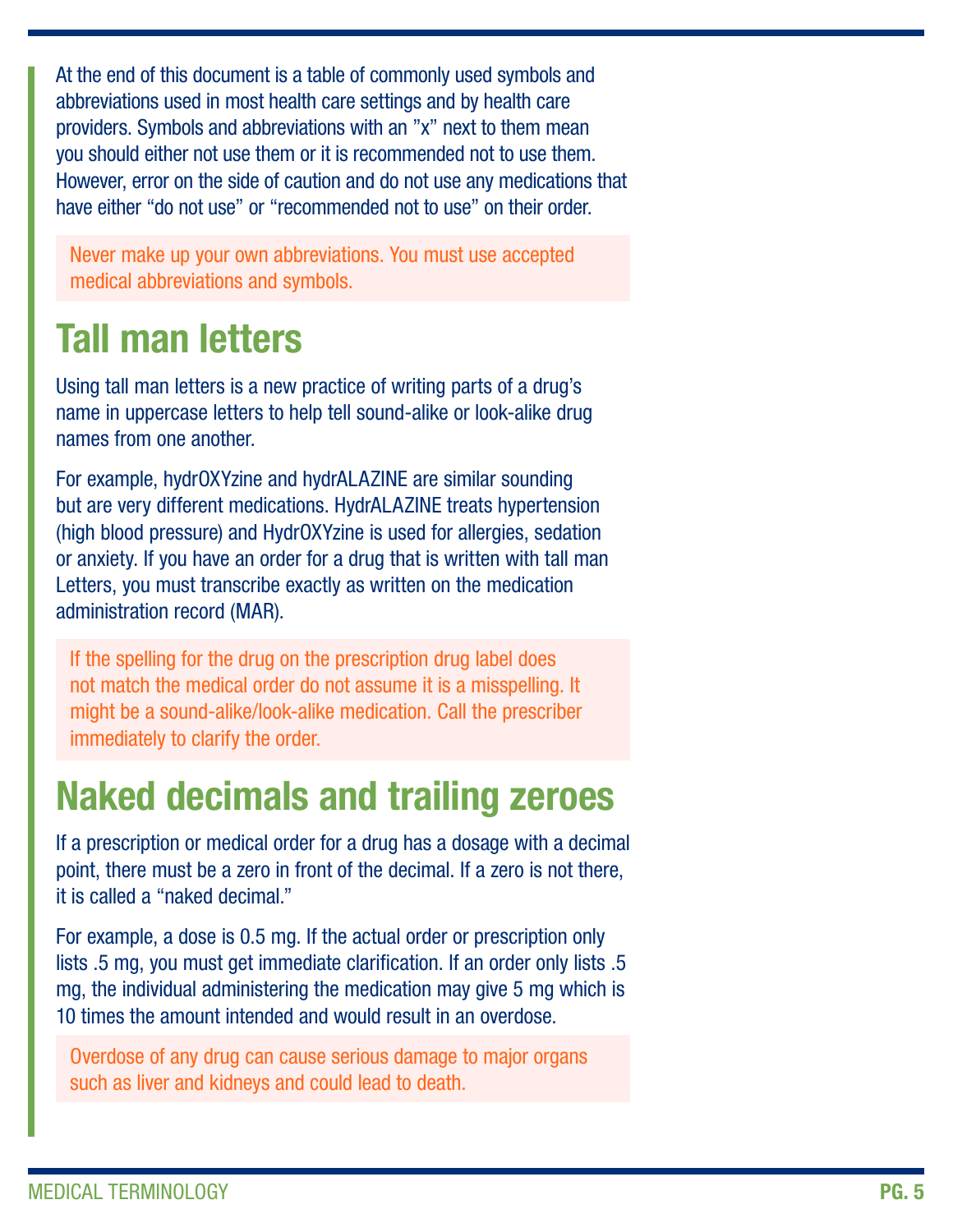## Avoiding errors

Poor handwriting is the number one cause of confusion and mistakes, including medication errors. Print the information. Do not use cursive handwriting on the medication administration record (MAR), treatment administration record (TAR) or resident records.

Abbreviations shown in lower case letters should never be capitalized. For example, "ml" should not be written as "ML," which could have a different scientific meaning.

When a name of a drug ends in the letter "l," make sure there is plenty of space between the name of the drug and the number. If too close together the "l" may be mistaken for a larger number, especially when handwritten. For example, "tegretol 300 mg" could be mistaken for "1300 mg." Instead, give plenty of space between the last letter and the number "tegretol 300 mg."

Numerical dose and unit of measure can also appear to be a larger dose than intended. Keep plenty of space between the number and the unit of measure. For example, 10mg when handwritten can be mistaken as two zeroes, which could result in 10 times the intended amount. It should have clear space between the zero and unit of measure; for example, 10 mg.

|                           | <b>MEDICAL CENTER</b> |
|---------------------------|-----------------------|
| NAME.<br><b>ADDRESS</b>   | AGE<br><b>DATE</b>    |
| R                         | Detroit 23111 150     |
|                           | Sem. 11               |
|                           | de. No 20             |
|                           | by buby you 212       |
|                           | lit nc s. 12 m        |
|                           | $n\nu$ $n1 l$         |
|                           |                       |
| <b>QLABEL</b>             | SIGNATURE             |
| REFILL 0 1 2 3 4 5 PRN NR |                       |
|                           |                       |
|                           |                       |

Can you read this? If not you must get clarification. When documenting Make sure your handwriting is legible.

## Common symbols and abbreviations\*

| abbreviation don't use** | Symbol or   Never use/ | <b>Meaning</b>                            | <b>Use instead</b>     |
|--------------------------|------------------------|-------------------------------------------|------------------------|
| @                        | $***$                  | At                                        | "At"                   |
| $\geq$                   | $***$                  | More than                                 | "More than"            |
| $\,<$                    | $***$                  | Less than                                 | "Less than"            |
|                          | $***$                  | <b>Slash mark</b>                         | Never use with numbers |
| &                        | $***$                  | And                                       | "And"                  |
| $+$                      | $***$                  | Plus or and                               | "Plus" or "and"        |
| $\circ$                  | $***$                  | Hour (used next to an hour $-2^{\circ}$ ) | "hr" or "hour"         |
| ā                        |                        | <b>Before</b>                             | ۰                      |
| ac                       |                        | <b>Before meals</b>                       |                        |
| ad lib                   |                        | As desired                                |                        |
| <b>AMT</b>               |                        | Amount                                    |                        |
| <b>APAP</b>              | $***$                  | Acetaminophen                             | Use complete drug name |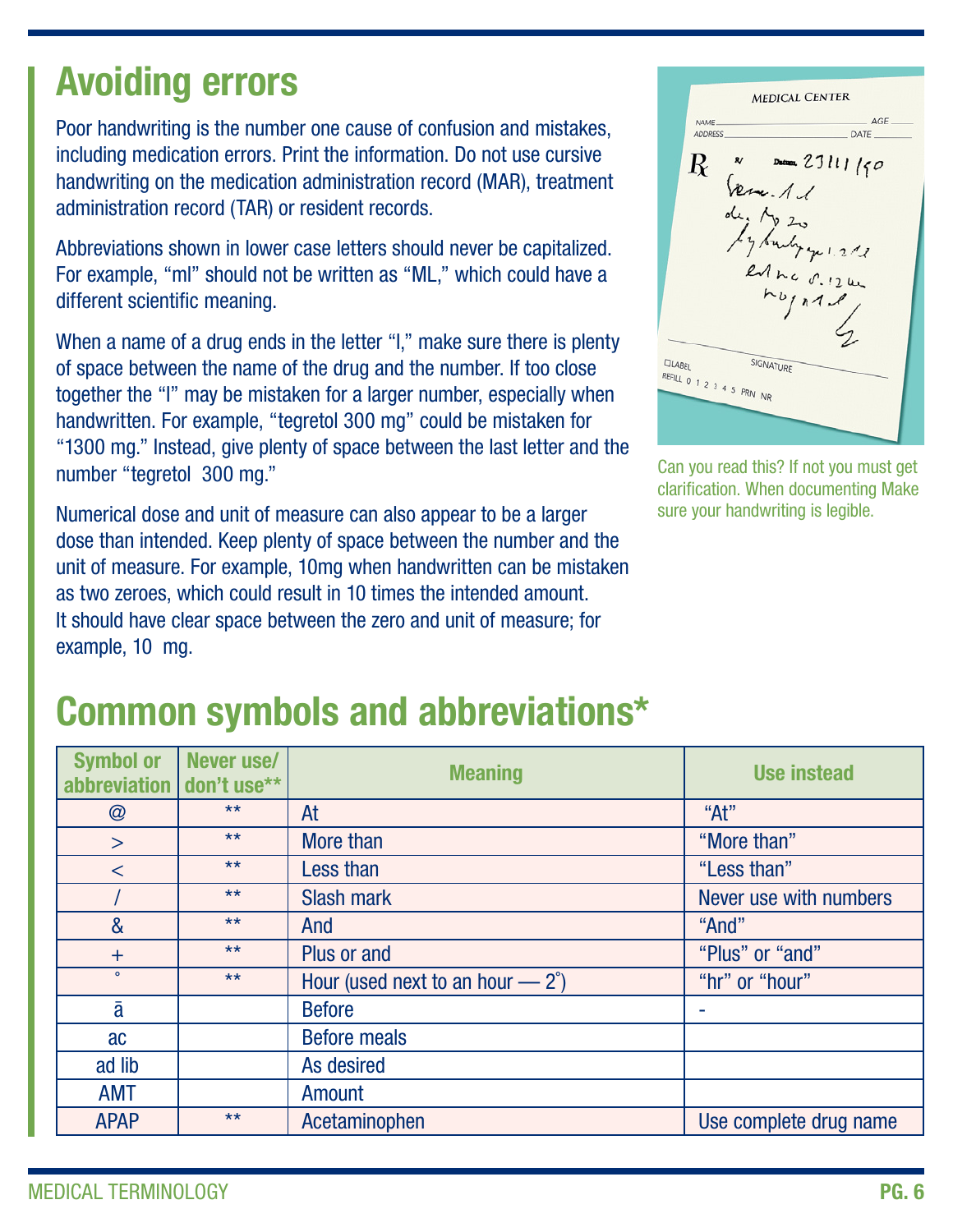| <b>Symbol or</b><br>abbreviation | Never use/<br>don't use** | <b>Meaning</b>                                    | <b>Use instead</b>           |
|----------------------------------|---------------------------|---------------------------------------------------|------------------------------|
| <b>ASA</b>                       |                           | <b>Aspirin</b>                                    |                              |
| <b>ASAP</b>                      |                           | As soon as possible                               |                              |
| <b>BG</b>                        |                           | <b>Blood glucose</b>                              |                              |
| <b>BID</b>                       |                           | Twice (two times) a day                           |                              |
| <b>BP</b>                        |                           | <b>Blood pressure</b>                             |                              |
| <b>BS</b>                        |                           | <b>Bowel sounds</b>                               |                              |
| $\bar{c}$                        |                           | With                                              |                              |
| cc                               | $**$                      | <b>Cubic centimeters</b>                          | " $ml"$                      |
| $C/O$ or $C/O$                   |                           | <b>Complaint of</b>                               |                              |
| <b>CBG</b>                       |                           | Capillary blood glucose                           |                              |
| <b>CHF</b>                       |                           | <b>Congestive heart failure</b>                   |                              |
| <b>COPD</b>                      |                           | Chronic obstructive pulmonary disease             |                              |
| CP                               |                           | Chest pain/cerebral palsy                         |                              |
| <b>CVA</b>                       |                           | Cerebrovascular accident (stroke)                 |                              |
| D/C                              | $**$                      | <b>Discontinue</b>                                | "Discontinue" or "discharge" |
| <b>DOB</b>                       |                           | Date of birth                                     |                              |
| ER                               |                           | <b>Emergency or emergency room</b>                |                              |
| F                                |                           | <b>Female</b>                                     |                              |
| <b>Fx</b>                        |                           | <b>Fracture</b>                                   |                              |
| GI                               |                           | Gastrointestinal                                  |                              |
| H/A                              |                           | Headache                                          |                              |
| hs                               | $**$                      | At bedtime (hour of sleep)                        | "Bedtime"                    |
| Hx                               |                           | <b>History</b>                                    |                              |
| <b>HTN</b>                       |                           | Hypertension                                      |                              |
| IU                               | $**$                      | International unit                                | "Units"                      |
| $\mathsf{lb}$                    |                           | Pound                                             |                              |
|                                  |                           | Left                                              |                              |
| IM                               |                           | <b>Intramuscular</b>                              |                              |
| IV                               |                           | <b>Intravenous</b>                                |                              |
| M                                |                           | <b>Male</b>                                       |                              |
| mcg                              |                           | Microgram(s) – Don't not use periods after each   |                              |
|                                  |                           | letter                                            |                              |
| mg                               |                           | Milligram - Do not use periods after each         |                              |
|                                  |                           | letter                                            |                              |
| ml                               |                           | Milliliter - Do not use periods after each letter |                              |
| MI                               |                           | Myocardial infarction (heart attack)              |                              |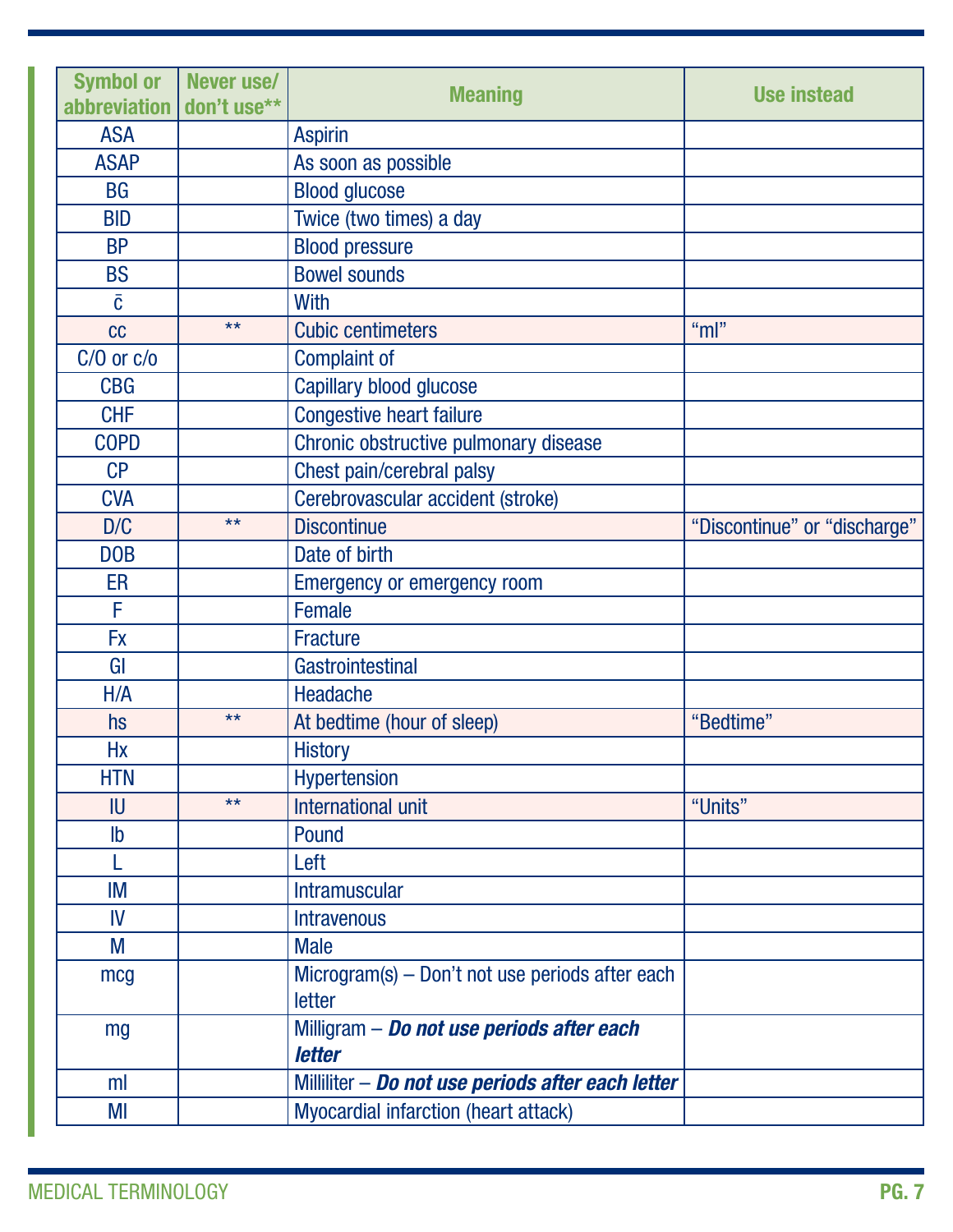| <b>Symbol or</b><br>abbreviation   don't use** | Never use/ | <b>Meaning</b>                                    | <b>Use instead</b>                                     |
|------------------------------------------------|------------|---------------------------------------------------|--------------------------------------------------------|
| <b>MS</b>                                      | $**$       | Multiple sclerosis or morphine sulfate            | List full name of disease or<br>use complete drug name |
| <b>MS04</b>                                    | $***$      | <b>Morphine sulfate</b>                           | Use complete drug name                                 |
| <b>NC</b>                                      |            | Nasal cannula                                     |                                                        |
| <b>NKDA</b>                                    |            | No known allergies                                |                                                        |
| NP <sub>0</sub>                                |            | Nothing by mouth                                  |                                                        |
| N/V                                            |            | Nausea/vomiting                                   |                                                        |
| N/V/D                                          |            | Nausea/vomiting/diarrhea                          |                                                        |
| 02                                             |            | Oxygen                                            |                                                        |
| <b>OT</b>                                      |            | <b>Occupational therapy</b>                       |                                                        |
| <b>OTC</b>                                     |            | Over-the-counter                                  |                                                        |
| OZ                                             |            | <b>Ounce</b>                                      |                                                        |
| $\bar{p}$                                      |            | <b>After</b>                                      |                                                        |
| pc                                             |            | After meals                                       |                                                        |
| per                                            |            | By or through                                     |                                                        |
| PO or po                                       |            | By mouth or orally                                |                                                        |
| <b>PRN</b>                                     |            | As necessary or needed                            |                                                        |
| <b>PT</b>                                      |            | <b>Physical therapy</b>                           |                                                        |
| q6pm                                           | $***$      | Every evening at 6 PM but sometimes mistaken      | "Daily at 6 PM" or "6 PM                               |
|                                                |            | for every 6 hours (any hour that might be listed) | daily"                                                 |
| q1d                                            | $***$      | Daily but mistaken for four times a day           | "Daily"                                                |
| QD or gd                                       | $***$      | Each day or daily                                 | "Daily"                                                |
| QH or qh                                       |            | <b>Every hour</b>                                 |                                                        |
| qhs                                            | $***$      | At bedtime                                        | "Nightly" or "bedtime"                                 |
| QID or gid                                     |            | Four times a day                                  |                                                        |
| QOD                                            | $***$      | Every other day                                   | "Every other day"                                      |
| R                                              |            | <b>Right</b>                                      |                                                        |
| <b>Rx</b>                                      |            | <b>Prescription medicine</b>                      |                                                        |
| $\bar{s}$                                      |            | <b>Without</b>                                    |                                                        |
| <b>SL</b>                                      |            | <b>Sublingual</b>                                 |                                                        |
| <b>SOB</b>                                     |            | Shortness of breath                               |                                                        |
| SQ or sq                                       | $***$      | <b>Subcutaneous</b>                               | "Subcut" or "subcutaneous"                             |
| <b>SS</b>                                      | $***$      | Sliding scale or $\frac{1}{2}$                    | Spell out "sliding scale";<br>one half or 1/2          |
| <b>Sx</b>                                      |            | <b>Symptom</b>                                    |                                                        |
| TB                                             |            | <b>Tuberculosis</b>                               |                                                        |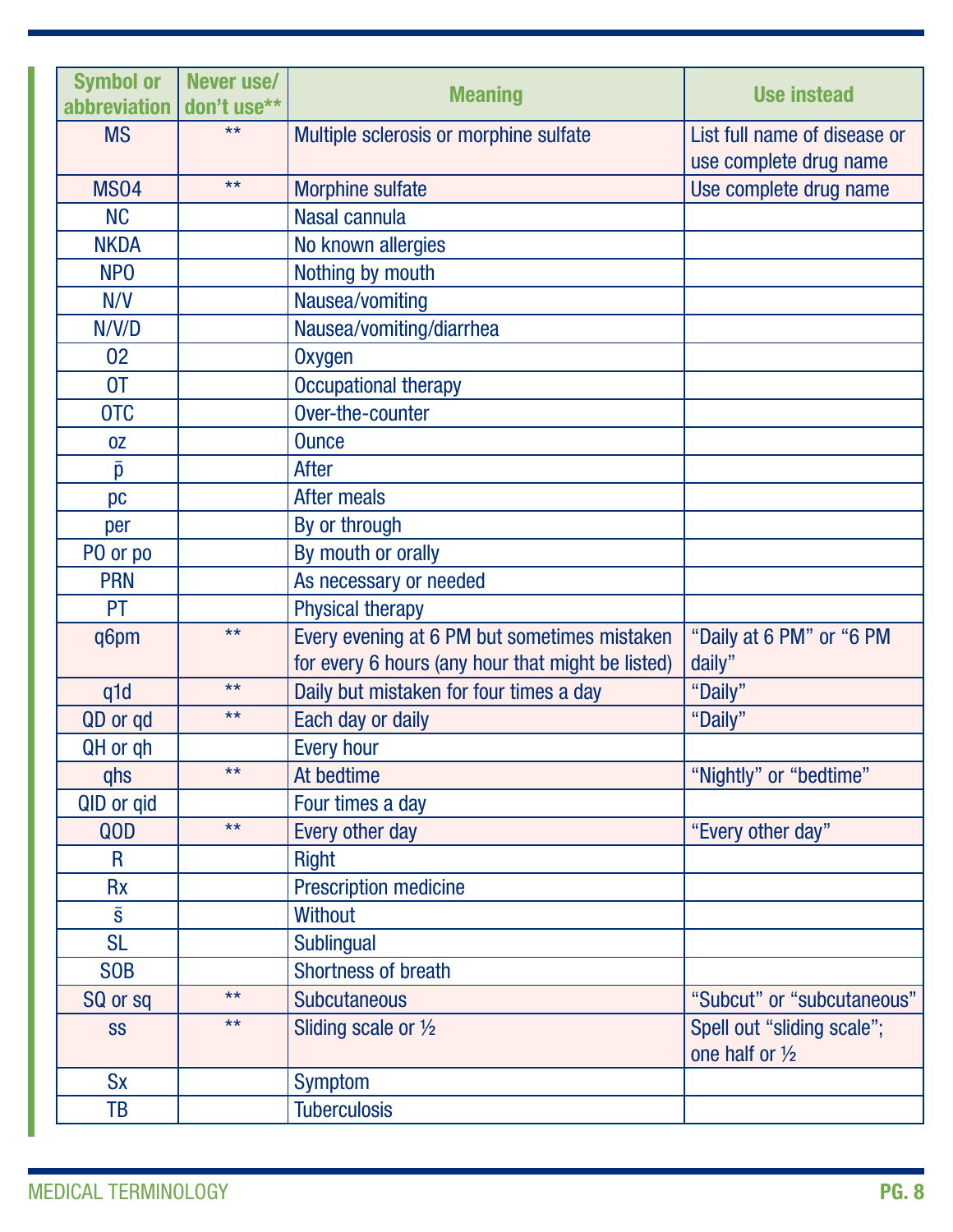| abbreviation don't use** | Symbol or   Never use/ | <b>Meaning</b>                     | <b>Use instead</b> |
|--------------------------|------------------------|------------------------------------|--------------------|
| TID or tid               |                        | Three times a day                  |                    |
|                          | $***$                  | Unit                               | "Unit"             |
| UA                       |                        | <b>Urinalysis</b>                  |                    |
| <b>URI</b>               |                        | <b>Upper respiratory infection</b> |                    |
| UTI                      |                        | Urinary tract infection            |                    |
| V/S                      |                        | <b>Vital signs</b>                 |                    |
| wt                       |                        | Weight                             |                    |
| tab                      |                        | <b>Tablet</b>                      |                    |

This is not an all-inclusive list of medical symbols and abbreviations.

\*\* These abbreviations are associated with significant medication errors. If they are used, be sure to clarify the order. For complete information on symbols and abbreviations that cause confusion, go to [www.ismp.org/Tools/errorproneabbreviations.pdf](http://www.ismp.org/Tools/errorproneabbreviations.pdf).

# **Summary**

At first glance learning medical terminology may seem difficult. Learning more about prefixes, roots and suffixes will help you more easily learn medical terminology. Medical terminology is used in many aspects of providing care. Better understanding medical terminology will make it easier to read medical or health care documents.

Medical terminology is a useful tool to communicate with other members of the health care team. It is not a substitute for good communication. As a caregiver, it is your responsibility to always clarify any orders or documentation you do not understand.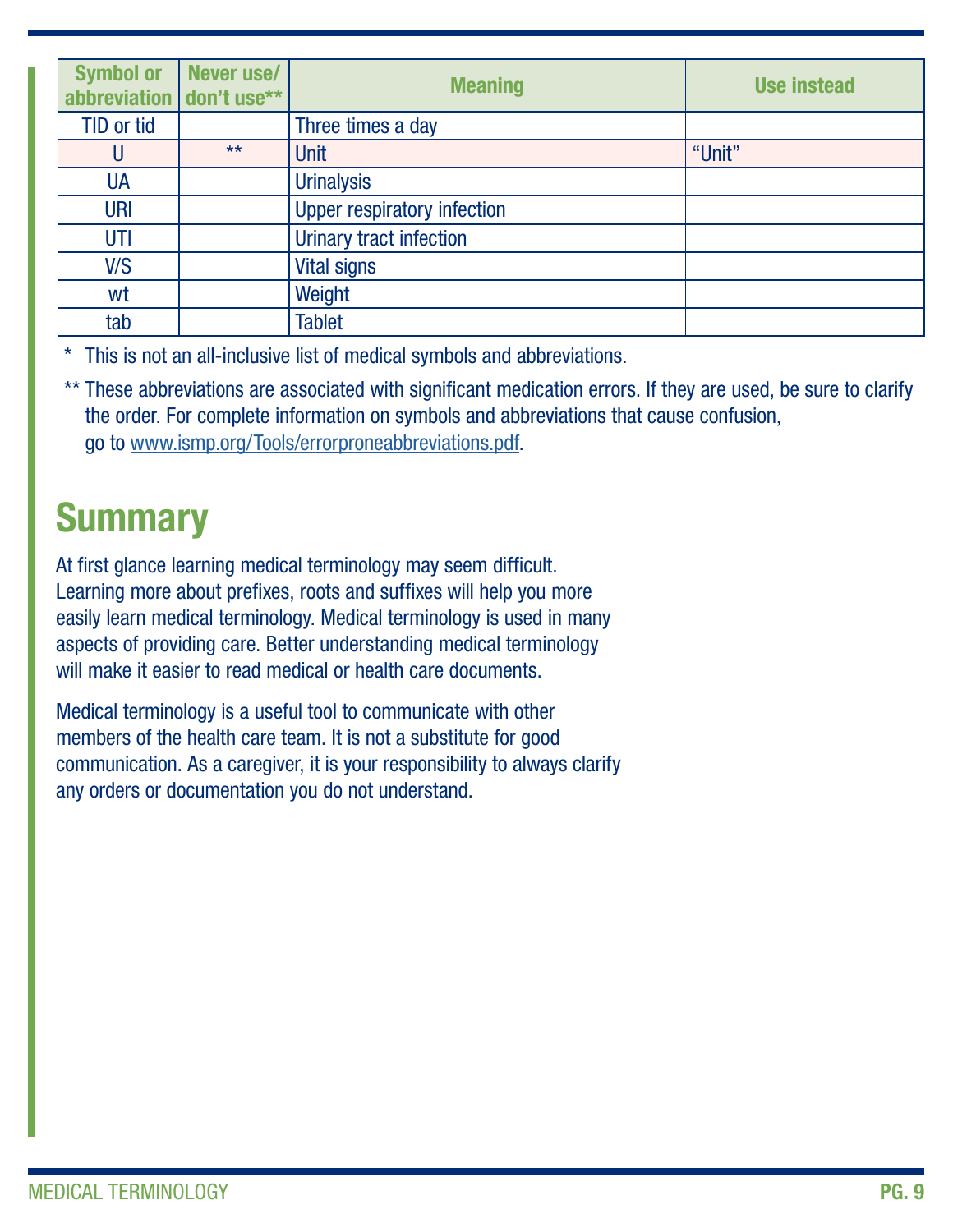### Sources for this module's information

### Safe medication administration

www.oregon.gov/DHS/PROVIDERS-PARTNERS/LICENSING/Pages/safe-med-administration.aspx

### U.S. Food and Drug Administration

[Medication errors www.fda.gov/Drugs/ResourcesForYou/HealthProfessionals/ucm319753.htm](http://www.oregon.gov/DHS/PROVIDERS-PARTNERS/LICENSING/Pages/safe-med-administration.aspx)

#### I[nstitute for Safe Medication Practices](http://Medication errors www.fda.gov/Drugs/ResourcesForYou/HealthProfessionals/ucm319753.htm)

List of error-prone abbreviations, symbols and dose designations [www.ismp.org/Tools/errorproneabbreviations.pdf](http://www.ismp.org/Tools/errorproneabbreviations.pdf) Look-alike drug names with recommended tall man letters www.ismp.org/Tools/tallmanletters.pdf

### **Understanding Medical Words Tutorial**

https://medlineplus.gov/medwords/medicalwords.html

*Course Development: Deborah Cateora B.S.N., R.N.*



You can get this document in large print, braille or a format you prefer. Contact the Safety, Oversight and Quality Unit at 1-800-282-9092.

REV022022 Expires 022023